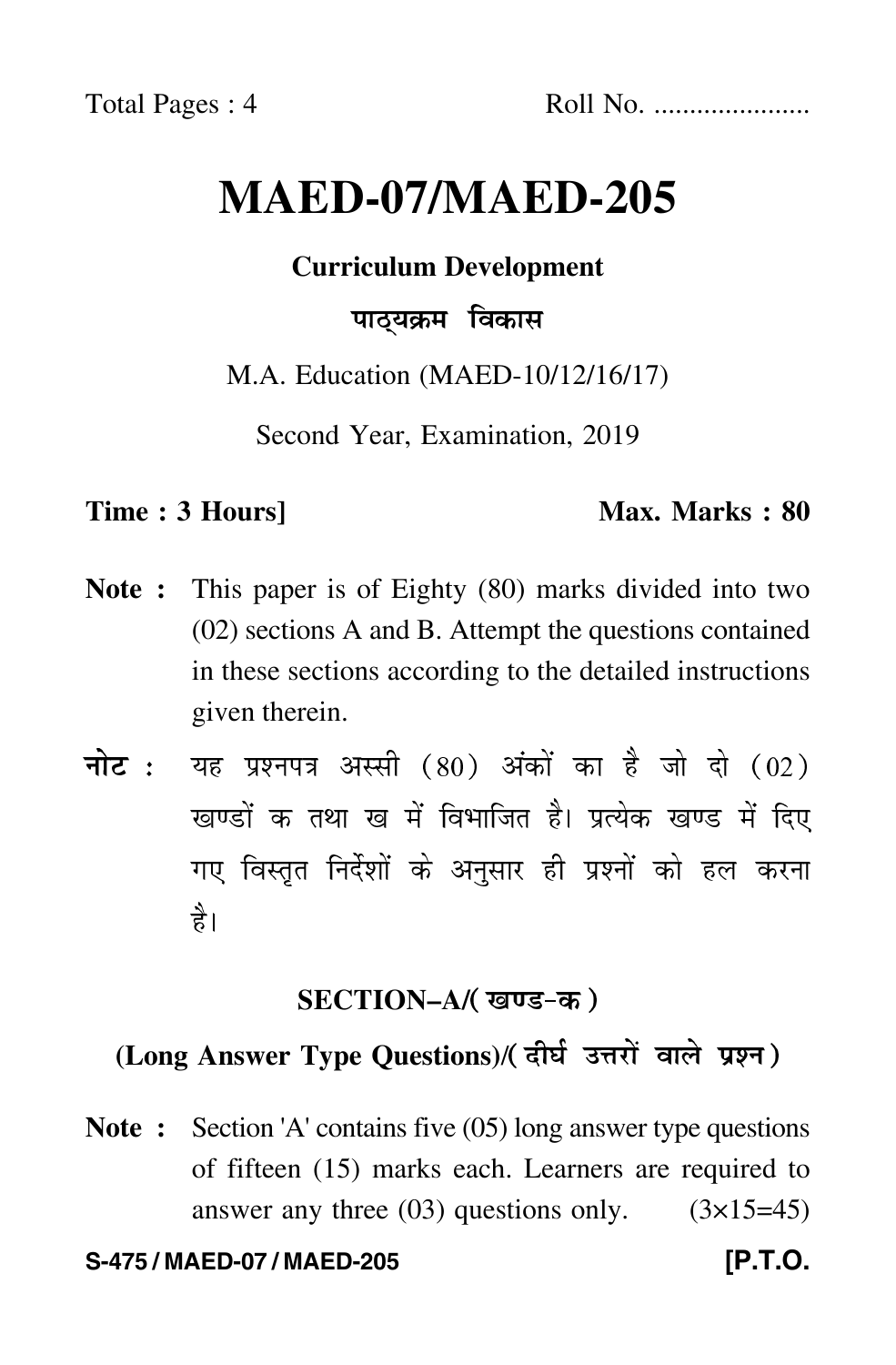- <mark>नोट</mark> : खण्ड 'क' में पाँच (05) दीर्घ उत्तरों वाले प्रश्न दिये गये हैं, प्रत्येक प्रश्न के लिए पन्द्रह (15) अंक निर्धारित हैं। शिक्षार्थियों को इनमें से केवल तीन (03) प्रश्नों के उत्तर देने हैं।
- **1.** What do you mean by the sociological bases of curriculum construction ? Describe.

पाठ्यचर्या संरचना के समाजशास्त्रीय आधारों से आप क्या समझते -हैं? व्याख्या कीजिए।

**2.** Explain the term curriculum. What are the main functions of curriculum ?

पाठ्यचर्या शब्द को स्पष्ट कीजिए। पाठ्यचर्या के मुख्य कार्य क्या हैं ?

**3.** What do you understand by curriculum design ? Mention the varius principles of curriculum construction.

पाठ्यचर्या प्रारूप से आप क्या समझते हैं? पाठ्यचर्या निर्माण के विभिन्न सिद्धान्तों का उल्लेख कीजिए।

- **4.** Describe the curriculum research in India. भारतवर्ष में पाठ्यचर्या शोध का वर्णन कीजिए। - $\big)$
- **5.** What do you understand by curriculum evaluation ? Explain the merits and demerits of curriculum evaluation.

पाठ्यचर्या मूल्यांकन से आप क्या समझते हैं? पाठ्यचर्या मूल्यांकन ֪ׅ֪֪֦֖֡֬֝֬֝֬֝֬֝֬֝֬֝֬֝֬֝֬֝֬֝֬֝֬֝֬֝֬֝֬֝֬֝ .<br>. के गुण एवं दोषों का वर्णन कीजिए। - $\ddot{\phantom{a}}$ 

# **S-475 / MAED-07 / MAED-205 [ 2 ]**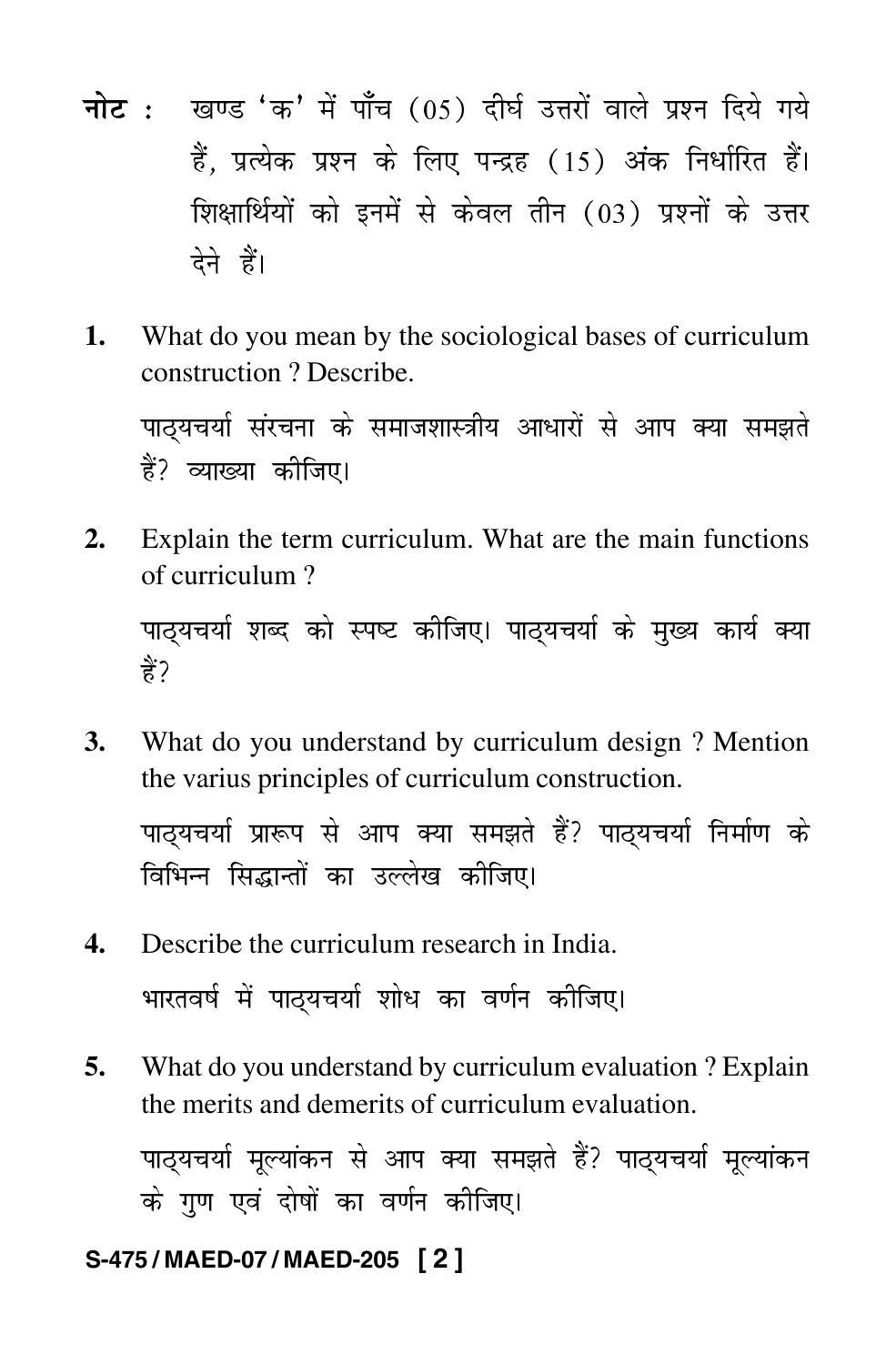# SECTION–B/( खण्ड-ख )

# (Short Answer Type Questions)/(लघु उत्तरों वाले प्रश्न)

- **Note :** Section 'B' contains eight (08) short answer type questions of seven (07) marks each. Learners are required to answer any five (05) questions only.  $(5 \times 7 = 35)$
- <mark>नोट</mark> : खण्ड 'ख' में आठ (08) लघु उत्तरों वाले प्रश्न दिये गये हैं, प्रत्येक प्रश्न के लिए सात (07) अंक निर्धारित हैं। शिक्षार्थियों को इनमें से केवल पाँच (05) प्रश्नों के उत्तर देने हैं।
- **1.** Describe nature and types of curriculum. पाठ्यचर्या की प्रकृति एवं प्रकारों का वर्णन कीजिए।  $\ddot{\phantom{a}}$
- **2.** Explain the different types of curriculum. पाठ्यचर्या के विभिन्न प्रकारों को स्पष्ट कीजिए। ֖֖֦ׅׅ֪ׅ֪ׅ֚֚֡֞֝֬֝֬֝֬֝֝֬֝֬֝֬֝֬֝֬֝֬֝֬֝**֟**
- **3.** Describe the meaning of discipline centred curriculum. अनुशासन केन्द्रित पाठ्यक्रम का वर्णन कीजिए। -
- **4.** What are the various principles of curriculum construction ? Describe. पाठ्यचर्या निर्माण के सिद्धान्त कौन–कौन से हैं? वर्णन कीजिए।
- **5.** Explain the curriculum at the secondary and higher secondary stage.

माध्यमिक एवं उच्चतर माध्यमिक स्तर पर पाठ्यचर्या का वर्णन कोजिए।

### **S-475 / MAED-07 / MAED-205 [ 3 ] [P.T.O.**